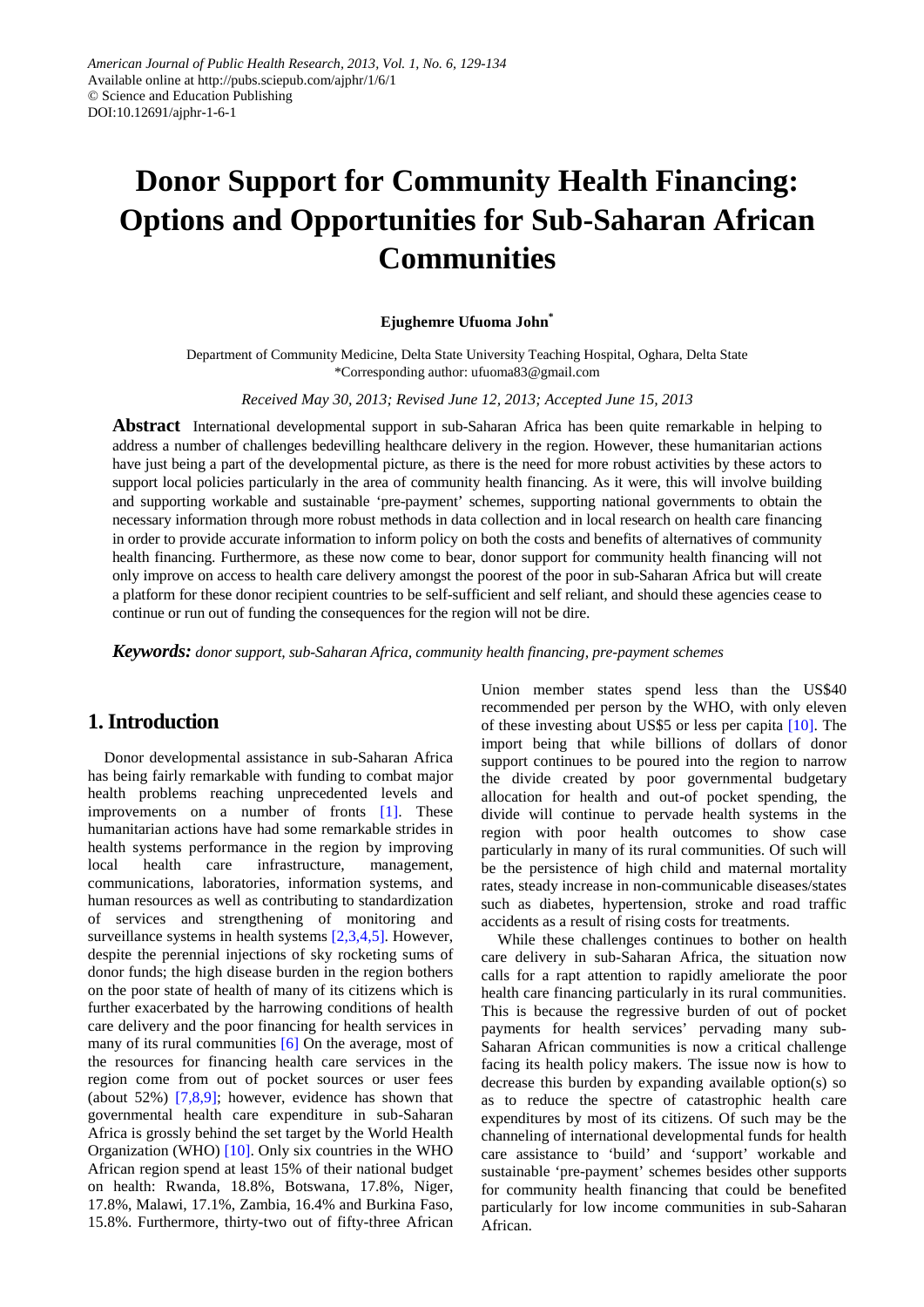# **2. The Situation Amidst the Prevailing Options**

The poor state of the health care delivery in sub-Saharan African countries have been traced to several factors especially the gross under funding of their health sectors [\[10,11\].](#page-4-4) These countries now rely on a disaggregated mixture of health financing options including; government budgetary allocation, private outof-pocket spending, health insurance and external funding (donor support) to finance health care. Against this backdrop, health policy makers in the region are now faced with competing alternatives for health care financing. To this end, the choice(s) of health financing should mobilize resources for health care and provide sustainable financial protection [\[12\]](#page-4-5) Choices should therefore ensure that people are not denied access to health care services because they cannot afford it, as this is the cornerstone of modern health financing systems in many countries [\[12,13\].](#page-4-5)

As the case for making choices for health financing now comes to bear, it is critical to further look into the competing alternatives for health care financing while attempting to make suggestions for the use of donor funds as a pedestal to drive health financing in sub-Saharan African communities.

#### **2.1. Government Budgetary Allocation**

In the recent past decade there have been calls for scaling up of government allocation to health care. Of such was the Abuja declaration by African Heads of State and Government in 2001 to allocate at least 15% of their countries' annual budgets to the health sector [\[14\]](#page-4-6) This decision took into cognisance that Africa has the highest disease burden compared with other regions; yet it has the lowest per capita spending on health (amid escalating health services costs) worldwide [\[15\]](#page-4-7) Despite the pledge by heads of government in the region to increase local investment in health, what is obtainable is that most governments in the region are not adequately funding health care delivery [\[10\]](#page-4-4) In 2007, twenty-seven (51%) out the fifty-three countries spent less than US\$50 per person on health and by 2010 the situation had barely changed [\[10,16\].](#page-4-4) These accounted for only 30% of health financing in the region  $[16]$ . More so, evidence from reports shows that by 2010; in the WHO African region only six countries allocated at least 15% of their annual budget for health care delivery [\[10\].](#page-4-4) Reasons often given by governments are increasing competing demands for lean national budgets amidst the low gross domestic product and slow overall economic growth.

Furthermore, besides the critical shortage in direct budgetary allocation to health care delivery in a region where about 60% of its populace live in rural communities**,**  the current situation is also characterized by inefficient use of existing resources, weak mechanisms for coordinating and implementing of national health policies and strategic plans, as well as the lack of effective social protective mechanisms to ensure equitable access to health care [\[15\].](#page-4-7)

For instance, evidence from a study shows that overall, Zambian hospitals were operating at 67% level of efficiency, with only 40% of hospitals (i.e eleven of the thirty hospitals) being allocatively and technically

efficient in relative terms [\[17\].](#page-4-9) It revealed that sizes of health centres were a major source of inefficiency in resource utilization as these health facilities were too large for the population they served. Another study in Ghana showed that 78% of health centres were using resources that they did not actually need and attributed it as technically inefficient [\[18\].](#page-4-10) Additionally; there are several instances, as shown from surveys in Uganda revealing that weak mechanisms for coordinating supply management often results in increased leakage rate for drugs which was estimated at 73% across 10 public health facilities where high demand drugs, such as those to treat malaria being the least available to patients because health workers and the Health Unit Management Committee members, the entities meant to provide local oversight, expropriated them [\[19\].](#page-4-11) Issues such as these and more occurs across sub-Saharan Africa.

Additionally, while most governments in the region have not shown commitments towards increasing investments in health care in order to scale up health care delivery, the question is; will countries be able to address the already existing health care delivery gap between now and 2015?. Estimates by the Health for Harmonization for Africa showed that it will take investing an additional average of US\$21 to US\$36 per capita per year over five years (i.e between 2011-2015) to save 3.1 million lives in the region (of which 90% would be among mothers and children), prevent between 3.8 million and 5.1 million children from stunting, build an additional 58,268 to 77,100 health facilities, and produce an additional 2 million to 2.8 million health workers [\[15,20,21\].](#page-4-7) It could then be asserted that most of these governments will find it difficult to realize this further ambitions if at all.

#### **2.2. Out of Pocket Sources**

The situation in the region shows that many of its communities are low income with many of its people living below US \$2 per day [\[22\].](#page-4-12) This coupled with the rapid population growth alongside inadequate economic planning, poses difficulties to health care services delivery and affordability. These have now created a situation where the major alternative for health financing is the out of pocket expenditures. It now accounts for over 50% of all contributions to payments for health services especially in rural communities [\[23\].](#page-4-13) Out of pocket payment for health care services; a widely used strategy to supplement governmental resources in sub-Saharan Africa, further aggravates the situation. As it were, it has been 'catastrophic' in the sense that it aggravates poverty by crowding-out other essential consumption items such as food, clothing and housing, leaving its negative toll on the economy [\[24,25,26\].](#page-4-14) For instance, in Nigeria, while there have been the scaling up of primary health care through upgrade of existing facilities and building of health centres where they were not available, the utilization of these have still not been encouraging. Healthcare services in these facilities in many parts of the country have remained low with slight improvement in some areas in recent years [\[27\].](#page-4-15) Several studies have shown that community's perceptions of poor quality, inadequacy of available services and payment of services are some of the major reasons responsible for low use of health services [\[28,29\].](#page-4-16) Furthermore, other possible challenge with direct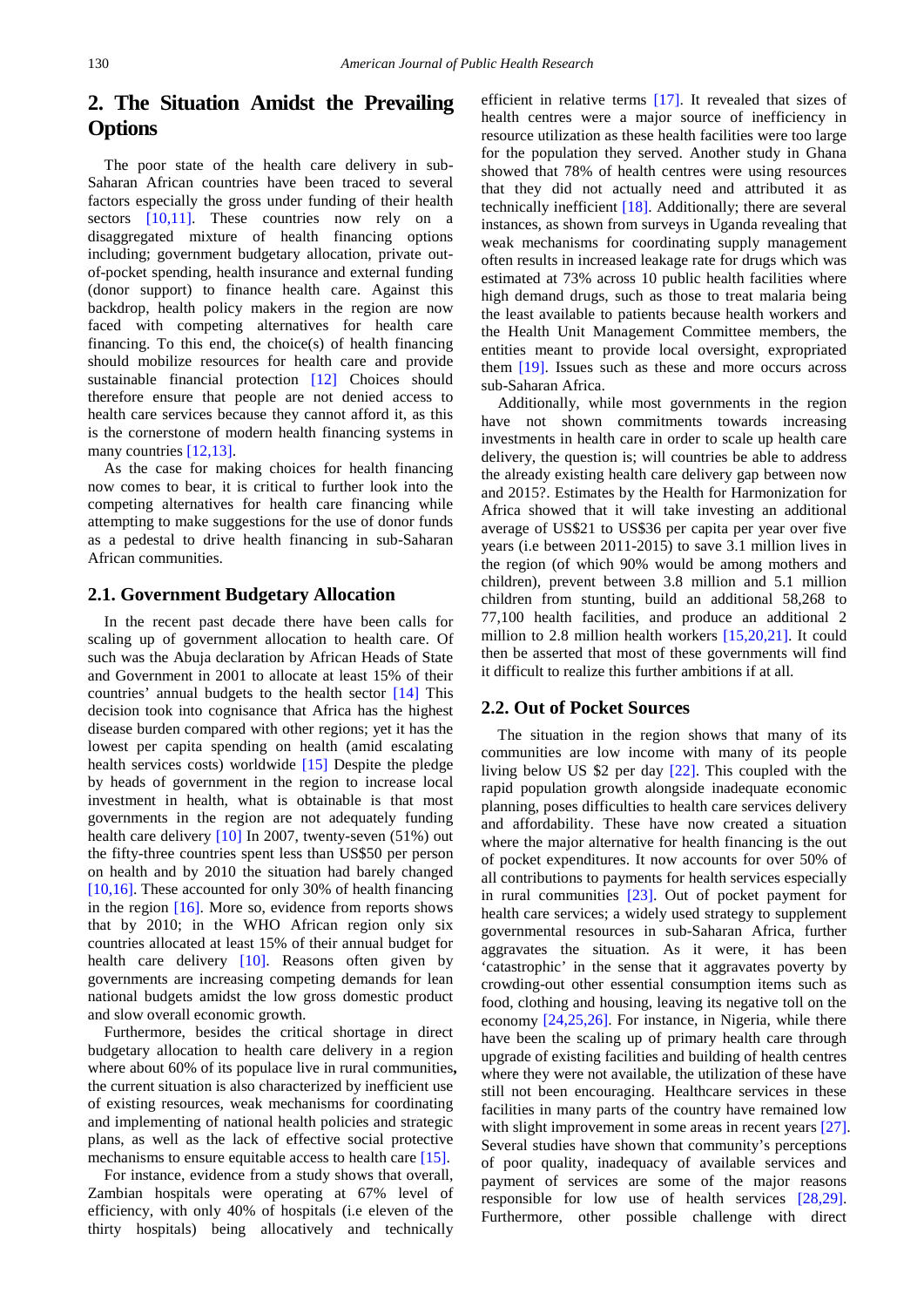payments is that it could support corrupt practices in health service delivery as there are reports of wrong or informal charging of clientele at the point of service delivery [\[19\].](#page-4-11) To this end there is a large body of literature that supports the reduction and if possible the elimination of direct payments -out of pocket expenditure- as the main stay in paying for health services in developing countries while promoting viable alternatives such as community health financing [\[12,30,31,32\].](#page-4-5)

#### **2.3. Health Insurance and Community Health Financing**

While direct government budgetary allocation and private out-of-pocket spending do come to bear, health financing through insurance appears to be a viable alternative to easing the existing burden of payments for health services in the region. It is now known that health financing through social insurance to a very large extent can reduce financial barriers to health care access and provide protection for individuals and families against the risk of unpredictable health care expenditures [\[33,34\].](#page-4-17) Pre-payment via health insurance is seen as one of the viable options that are available to broaden sources of health care financing and hence reduce the dependence and pressure on government budget in developing countries [\[12,35\].](#page-4-5) However, the challenge facing the implementation of most health insurance models in the region is that most of its citizens are largely rural and many of whom work in the informal sectors. These schemes (social and private health insurance) more than often tends to exclude millions of sub-Saharan Africans [\[36\].](#page-4-18) Additionally, the inefficiency in premium collections, limited coverage, bureaucratic obstacles, tedious claiming processes and a high transaction cost that is sometimes fuelled by fraud and abuse have bedeviled such schemes in the region [\[35\].](#page-4-19) To this end, literary evidence from reports in South Africa has it that despite the projections for the National health insurance (NHI) corruption and sharp practices as it were in the health sector will undoubtedly also hinder the effective implementation of NHI [\[37\].](#page-4-20) Another instance has it that the Nigerian health insurance experience reveals that policy regulators chose a staggered approach to health insurance scheme implementation were it was limited to only a small proportion of the citizenry who had difficulty in accessing and utilization of services these insurance packages were meant for [\[38\].](#page-4-21)

These challenges have now necessitated the implementation of community financing in sub-Saharan African communities [\[39,40\].](#page-4-22) As it were, community financing involves a number of arrangements which could be: micro-insurance, community health funds, mutual health organizations, rural health insurance, revolving drug funds, and community involvement in user-fee management [\[41\].](#page-5-0) To this end, it operates through a mechanism whereby households in a community, finance or co-finance the current and or capital costs associated with a given set of health services  $[42]$ . At the same time enrolees (households) are expected to gain participation in the management of the financing scheme and the organization of health services [\[42\].](#page-5-1) This now comes to bear as a viable and sustainable option to address the perennial regressive burden of out-of pocket expenditure for health services, more so the poor financing of health care delivery in a region that is faced with burgeoning health care delivery challenges. Leveraging on some of its arrangements (such as rural health insurance and community involvement in user-fee management**)** will provide vistas of opportunities for which international donors can draw from to provide, build and support workable and sustainable health financing schemes particularly for millions in the rural communities in sub-Saharan Africa, as efforts are geared towards achieving the millennium development goals.

#### **3. Opportunities through Donor Support**

While the options for financing of health care delivery with a view to choosing the optimal policy mix continues to bother health policy makers in sub-Saharan Africa and beyound, the channeling of international donor developmental assistance to support workable and sustainable pre-payment schemes in sub-Saharan Africa is now of critical consideration. This takes into cognizance that financing through pre-payment schemes are generally recognized to be powerful methods to achieve universal coverage with adequate financial protection for all against healthcare costs [\[42\].](#page-5-1) As it were, this system intends to respond to the goal of equity in health financing, in that beneficiaries are asked to pay according to their means (as well as supporting their risk purchasing power) while guaranteeing them the right to health services according to need. As many sub-Saharan African communities are low income and do face difficulties in achieving universal financial protection the importance of this cannot be overestimated [\[43\].](#page-5-2)

However, the challenges facing most community health financing schemes are resource mobilization and financial risk protection [\[44,45\].](#page-5-3) It is of cardinal interest that efforts geared towards bolstering community health financing in sub-Saharan Africa takes these into cognizance. For instance, there have been reports of insufficient resource mobilization and poor risk protection by such financing arrangements in low income communities in the recent past $12$  this then necessitates a new leaf to address these issues. It is here that donors and international organizations can play instrumental roles. Of these will include: (i.) Direct injection of funds into such systems to reduce the challenges of resource mobilization and financial risk protection (ii.) Supporting national governments in obtaining the necessary information and in local research on health care financing options, particularly community financing.

#### **3.1. Resource Mobilization and Financial Risk Protection:**

Recognizing that resource mobilization and financial risk protection are targets in community health financing through pre-payment schemes, the population covered is therefore an indicator of the general attractiveness of the scheme [\[42\].](#page-5-1) While membership is a crucial feature, it is equally important that sufficient revenues are collected. The higher the volume of prepayment contributions, the more one can avoid the financial consequences of treatment costs and secure access to care when it is needed.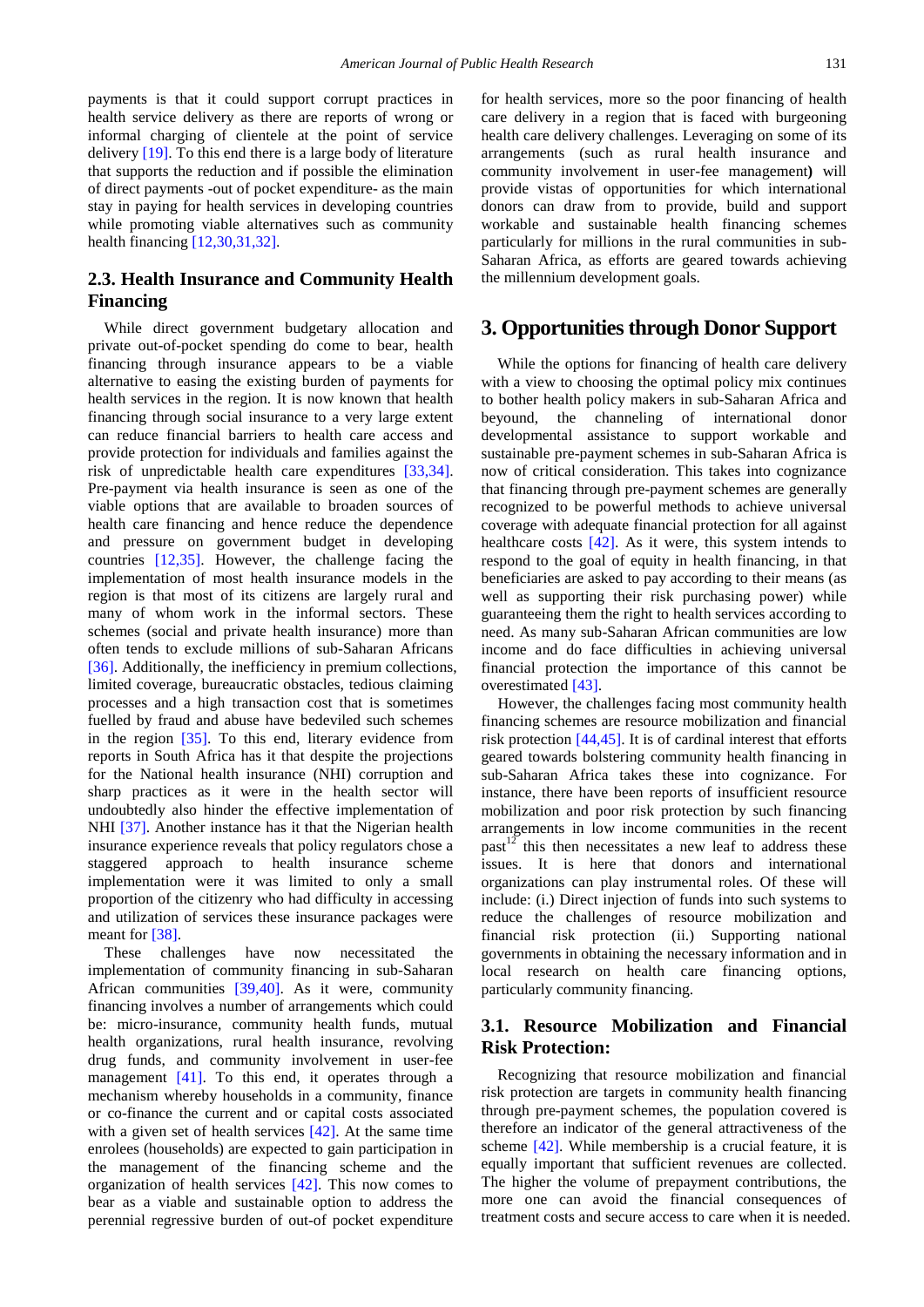Moreover, the situation shows that the region is characterised mainly by low income earners [\[22\]](#page-4-12) and its communities do provide the right population clusters (households) to benefit from any such. Although resource mobilization may seem to be a herculean task as it were in rural communities in the region, donor funds could come in crucial to leverage, accelerate resource mobilization and secure risk pooling. For instance, anecdotal reports and evidence findings from India provides examples were funds are collected from members of the community into a large pooled contributory fund scheme ( the Yeshasvini cooperative healthcare scheme) [\[46\].](#page-5-4) Its operational mechanism has it that within the first two years, members pay as low US\$1.08 for each person in the scheme. By the third year, the premium increases to only US\$2.20 and subsequently increased in the fifth year to include a marketing incentive of approximately US20cents for third parties (co-operative societies) [\[46\].](#page-5-4) While premiums are being mobilized from the community, donor funds could be used as a leverage to provide subsidy and protect risk of pooled funds thus increasing the level of possible benefits to the members. As it were, it would also address the issues of moral hazards that may arise as a result of the burden from unexpected health care expenditures by enrolees in the community as well as adverse selection phenomenon and broadening the scope of benefits provided to its members [\[47,48\].](#page-5-5) Furthermore, in this situation, relatively poor areas with high health risks will be able to set contributions at an affordable level, in view of subsidies/supports received via donor findings [\[42\].](#page-5-1) There is already substantial evidence from studies of low income earners and contributory pooled funds with subsidies for health in the region as is the case of the Bwamanda Scheme in the Democratic Republic of Congo and in the Nkoranza Scheme in Ghana where the enrolment was high [\[42,48\].](#page-5-1) These could serve as exemplary templates that could drive donor support for community health financing in sub-Saharan Africa.

### **3.2. Supporting Governments in Obtaining Information and Research on Health Care Financing Options:**

Besides the direct injections of donor funds to support pre-payment schemes, donor international organizations will be instrumental to supporting national governments in the region in obtaining the necessary information on health care financing options. This will require more robust methods in data collection in sub-Saharan African countries with a view to generating information on both the costs and benefits of alternatives to community health financing and linking the substantive evidence generated to inform policy [\[42\].](#page-5-1) Evidence has shown that adequately funded programmes cannot be achieved if health care resources are not used wisely through decisions and actions from evidenced-informed policies [\[49\].](#page-5-6) As it were, a good example is the case of drug treatment for uncomplicated falciparum malaria in sub-Saharan Africa. While expert findings by the World Health Organization (WHO) recommends artemisinin-based combination therapies (ACTs) as first-line treatment for this disease based on high-quality evidence [\[50\],](#page-5-7) health policymakers in the African region who were willing to support a national adoption and roll-out of ACTs found out a wealth

of evidence that were conducted locally to support their actions and inactions [\[51\].](#page-5-8) More so, there are reports that well designed health care programmes in the region and other developing countries have failed to meet their objectives when they were not well-informed by research evidence locally [\[52\].](#page-5-9) This should drive international donors in supporting continued research in the area of health financing, including community financing. A critical example which will come to bear in the region will be the continued implementation of the guidelines on conducting case studies on micro-health insurance of the International Labour Organization STEP programme [\[53\].](#page-5-10) Furthermore, while there are substantive reports of successes in community financing globally, the regular systematic assessment and evaluation of these schemes by these humanitarian actors will be of critical interest if sustainability is anything to go by in this region.

### **4. Conclusion**

While poor health care financing continues to remain a challenge pervading health systems and health care delivery in many sub-Saharan African rural communities, international developmental assistance to the region has been quite remarkable in helping to address a number of challenges bedevilling healthcare delivery in the region. However, these humanitarian actions has being just a part of the developmental picture, as there is the need for more robust activities by these actors to support local policies in order to reduce over reliance on donor funding for health. The import being that while billions of dollars of donor support continues to be poured into the region to narrow the divide created by poor governmental budgetary allocation for health and out-of pocket spending, the divide will continue to pervade health systems in the region with poor health outcomes to show case particularly in many of its rural communities. Of such will be the persistence of high child and maternal mortality rates, steady increase in non-communicable diseases/states such as diabetes, hypertension, stroke and road traffic accidents as a result of rising costs for treatments.

To this end, this will involve building and supporting workable and sustainable pre-payment schemes and supporting national governments in obtaining the necessary information through improved data collection and continued research on health care financing options, particularly community health financing in the region. As these now come to bear, they will not only further strengthen health system and improve on access to health care delivery amongst the poorest of the poor in sub-Saharan Africa but will create a platform for these donor recipient countries to be self-sufficient and self reliant, and should these agencies cease to continue or run out of funding the consequences for the region will not be dire.

# **Evidence for Review**

Literature reviews are summaries of research evidence that address research questions or issues by using explicit methods to identify, select, and critically appraise relevant research studies or documents, and to collect and analyse data from the studies that are included for the review. To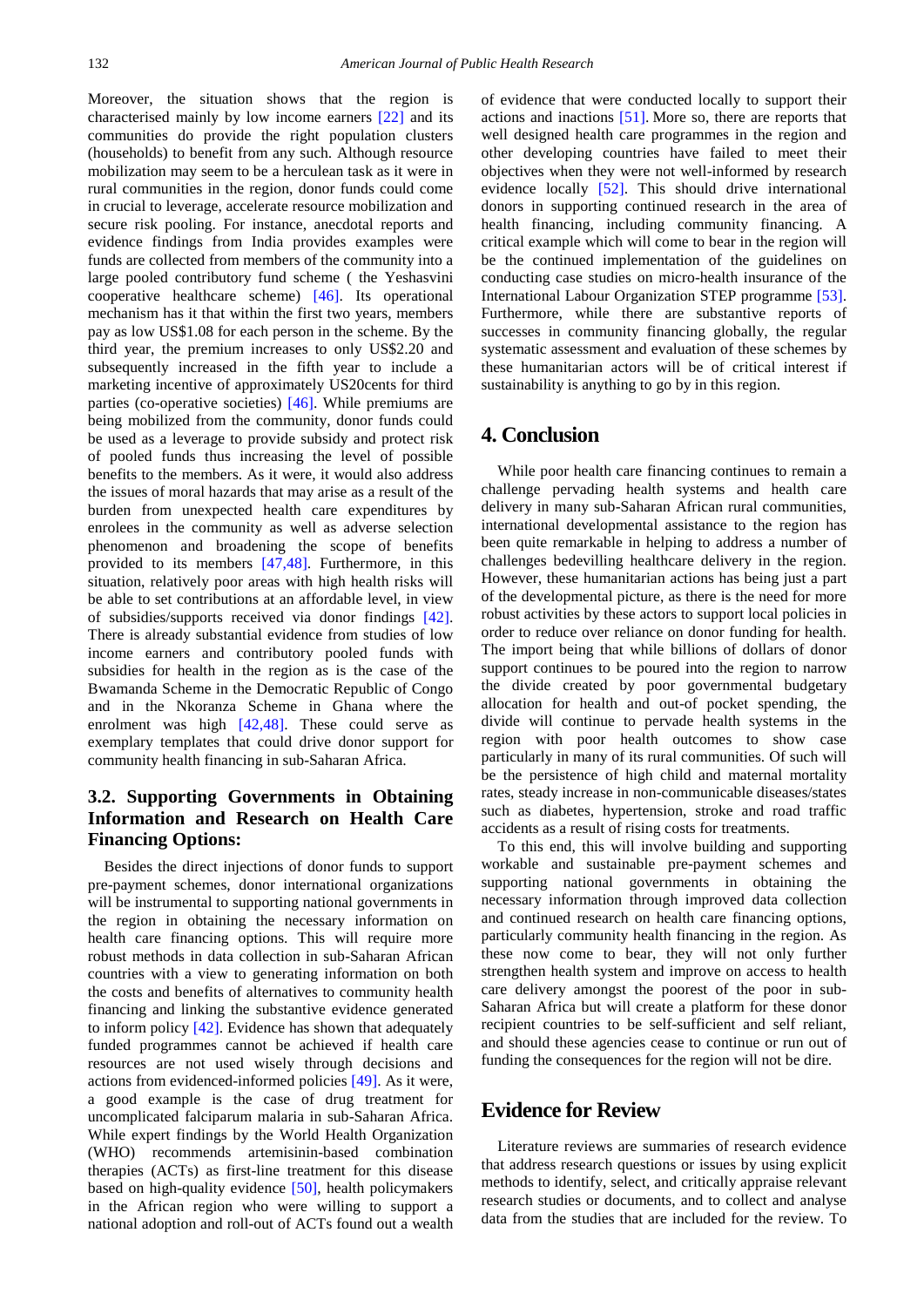this end, this review involved a broad search of literatures on international developmental assistance and health financing in sub-Saharan Africa with interests on direct government budgetary allocation and prepayment schemes. By using broad criteria the author made the review as inclusive as possible and online search engines and databases including PUBMED, Google Scholar and EMBASE were searched as well as grey literature and hand searches were done. However, due to paucity of research evidence on donor support for community health financing in the region the evidence was thus limited and this calls for further research in this regards.

#### **Authors' Statement**

This paper clearly expresses the views of the author as there are no competing interests (financial or personal). For enquires on the views of this document please contact the author.

#### **Acknowledgements**

I give all gratitude to God Almighty for his inspiration and the suggestions of the anonymous peer reviewers.

### **References**

- <span id="page-4-0"></span>[1] Duber H.C, Coates T.J, Szekeras G, Kaji A.H and Roger J Lewis. *Is there an association between PEPFAR funding and improvement in national health indicators in Africa?* A retrospective study. Journal of the International AIDS Society 2010,13:21;1.
- <span id="page-4-1"></span>[2] Musango L. *Impact of HIV Projects on Health Systems in Rwanda*. 2007, Kigali, Rwanda.
- [3] Price JE, Leslie JA, Welsh M, Binagwaho A. *Integrating HIV clinical services into primary health care in Rwanda: a measure of quantitative effects*. AIDS Care, 2009, 21: 608-614.
- [4] Yu D, Souteyrand Y, Banda MA, Kaufman J, Perriens JH. *Investment in HIV/AIDS programs: does it help strengthen health systems in developing countries?* Global Health, 2008, 4: 8.
- [5] Delph E. Global Vertical Programmes. *The Future of Aid or a Quick Fix? Quezon City, the Philippines:* EURODAD, 2008.
- <span id="page-4-2"></span>[6] Bryan L., Conway M., Keesmat T., McKeena S., Richardson, B. *A practical guide to Health System Strengthening in sub-Saharan Africa. Health International,* 2009, pp1-3.
- <span id="page-4-3"></span>[7] Crisp, N. Turning *the world upside down - the search for global health in the 21st century.* Royal Society of Medicine Press 2010; 186-188.
- [8] Meessen B, Zhenzhong Z, van Damme W et al. Editorial: *Iatrogenic poverty.* Tropical Medicine and International Health. 2003; 8: 581-4.
- [9] Frenk J, Gonzalez-Pier E, Gomez-Dantes O, Lezana MA, Knaul F. *Comprehensive reform to improve health system performance in Mexico.* The Lancet. 2006; 368: 1524-34.
- <span id="page-4-4"></span>[10] World Health Organization*. Africa Public Health Alliance & 15%+ Campaign*. (2010) Available online at: <http://www.who.int/workforcealliance/members\_partners/membe r\_list/aphra/en/index.html> . Last Accessed 19 May 20112.
- [11] Canadian International Development Agency (CIDA). *Selective bibliography on basic human needs. CIDA's International Development Information Centre*. 1995.
- <span id="page-4-5"></span>[12] Ekman B., *Community-Based Health Insurance In Low-Income Countries: A Systematic Review Of The Evidence*. Health Policy and Planning; 2004. 19(5): 249-270.
- [13] Braun B, Kim J, Anderson E. Family health and financial literacyforging the connection. *Journal of Family and Consumer Sciences* 2009; 101 (3): 51-55.
- <span id="page-4-6"></span>[14] Organization of African Unity: Abuja declaration on HIV/AIDS, *tuberculosis and other related infectious diseases*. Decision OAU/SPS/Abuja/3 Addis Ababa; 2001.
- <span id="page-4-7"></span>[15] Sambo L.G, Kirigia J.M, Ki-Zerbo, G. BMC Proceedings 2011, 5(Suppl 5):S2 Online available at <http://www.biomedcentral.com/1753-6561/5/S5/S2> Accessed 5<sup>th</sup> May, 2013.
- <span id="page-4-8"></span>[16] World Health Organization (WHO): World Health Statistics 2010. Geneva; 2010.
- <span id="page-4-9"></span>[17] Masiye., F. *Investigating health system performance: An application of data envelopment analysis to Zambian hospitals*. *BMC Health Services Research* 2007, **7**:58.
- <span id="page-4-10"></span>[18] Akazili, J., Adjuik, M., Chatio, S., Kanyomse, E., Hodgson, A., Aikins, M., Gyapong, J. *What are the Technical and Allocative Efficiencies of Public Health Centres in Ghana?* Ghana Medical Journal. 2008; 42(4): 149-155.
- <span id="page-4-11"></span>[19] McPake, B.,A. D. Asiimwe, F.Mwesigye, et. al. "*Informal Economic Activities of Public Health Workers in Uganda: Implications for Quality and Accessibility of Care."* Social Science and Medicine. 1999; 49: 849-865.
- [20] Harmonization of Health for Africa (HHA): *Investing in health for Africa: The African investment case.* Brazzaville: HHA; 2010.
- [21] High-Level Task Force (HLTF) on Innovative Finance for Health Systems: Working Group 1 Report: *Constraints to scaling up and costs*. Geneva: International Health Partnership +; 2008.
- <span id="page-4-12"></span>[22] World Bank. *World Development Indicators.* 2010. Available at: http://data.worldbank.org/data-catalog/world-developmentindicators, Accessed 23<sup>rd</sup> March 2012.
- <span id="page-4-13"></span>[23] The Business of Health in Africa: *Partnering with the Private Sector to Improve People's Lives.* Washington, DC: International Finance Corporation; 2007.
- <span id="page-4-14"></span>[24] World Bank.1999. *Voices of the poor: can anyone hear us?* Vol.1. Washington, DC: World Bank.
- [25] World Bank. 2000. *World Development Report 2000/2001: Attacking poverty. Washington, DC: World Bank.*
- [26] WHO. 2000. *The World Health Report 2000 Health Systems: Improving performance*. Geneva: World Health Organization.
- <span id="page-4-15"></span>[27] Adeyemo, DLocal *Government and Health care delivery in Nigeria:* A case study ,*J. Hum. Ecol*., 2005. 18(2): 149-160.
- <span id="page-4-16"></span>[28] Soafer, S., Firminger, K.,.Patient's perception of the quality of health services. *Annu Rev Public Health*. 2005;26:513-59.
- [29] Sule, S. et al.,2008. *Utilization of primary health care facilities: lessons from a rural community in southwest Nigeria*. *Niger J Med.* ;17(1):98-106.
- [30] Mwabu G. *Financing health services in Africa: An assessment of alternative approaches*. Working Paper Series 0457. Washington, DC: World Bank. 1990.
- [31] World Bank. *Financing health services in developing countries: An agenda for reform. Policy Study* PUB-6563. Washington, DC: World Bank. 1987.
- [32] World Bank. *Innovations in health care financing. Proceedings from a World Bank Conference,* March 10-11. Washington, DC: World Bank. 1997.
- <span id="page-4-17"></span>[33] Ranson M. *Reduction of catastrophic health care expenditures by a community-based health insurance scheme in Gujarat, India: current experiences and challenges.* Bulletin of the World Health Organization, 2002; 80: 613-21.
- [34] Xu K, Evans D, Carrin G et al. *Protecting households from catastrophic health spending. Health Affairs (Millwood).* 2007; 26: 972-83.
- <span id="page-4-19"></span>[35] Robert B, Kuganab Lem. *A Content Analysis of the Ghana National Health Insurance Scheme.* Health Policy and Development Journal . 2009; 7(1):23-34.
- <span id="page-4-18"></span>[36] 36. Bennett S. *The role of community-based health insurance within the health care financing system: a framework for analysis.* Health Policy and Planning. 2004; 19: 147-58.
- <span id="page-4-20"></span>[37] Penaluna, J. *2013 Budget Analysis: Healthcare expenditure, NHI & Corruption. What's in store for South Africa this year.* Accessed 11th June, 2013.
- <span id="page-4-21"></span>[38] Arodiogbu L. Introducing Social Health Insurance to Solve problems of poor health Sector in Nigeria. MA Thesis. University of Leeds. 2005.
- <span id="page-4-22"></span>[39] WHO (2000) Health Systems: *Improving Performance.* The World Health Report 2000.WHO, Geneva.
- [40] WHO. 2001. *Report of the Commission on Macroeconomics and Health*. Geneva: World Health Organization.